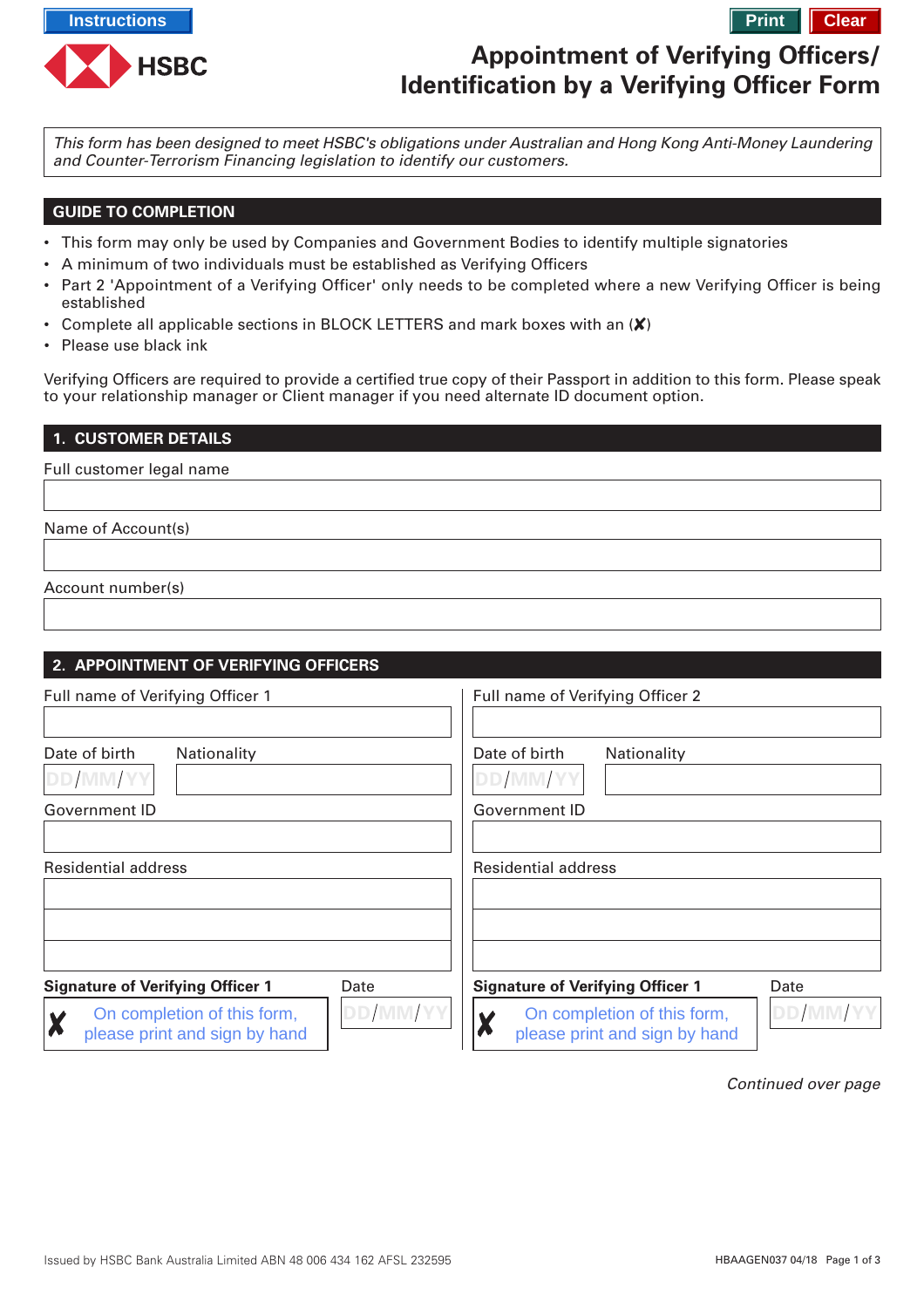## **2. APPOINTMENT OF VERIFYING OFFICERS continued**

Are nominated as Verifying Officer(s) to identify the agents (i.e. person/s) who are authorised to operate on the Entity's accounts and/or facilities listed above. I declare the Verifying Officer(s) is/are an employee, agent or contractor of the above entity and is duly authorised by the Entity to act as the Verifying Officer for the Entity. I acknowledge the Verifying Officer will act as an agent of HSBC solely for the purpose of identifying signatories to the Entity's bank account(s). All other activities of the Verifying Officer pursuant to this appointment, including the identification of signatories for non-bank account products offered by the HSBC, are undertaken on behalf of the Entity. HSBC may continue to act on any notification from any of Verifying Officer until it receives written notification of the revocation of their authority to act as Verifying Officer of the Entity. HSBC may continue to accept and act on instructions from any agents authorised to operate the Entity's accounts and/or facilities listed above as notified by any Verifying Officer until it receives written notification of the revocation of that authority.

### **Person 1 authorised to sign**

#### **Person 2 authorised to sign**

| Full name                                                         |          | Full name                                                    |          |
|-------------------------------------------------------------------|----------|--------------------------------------------------------------|----------|
|                                                                   |          |                                                              |          |
| Position                                                          |          | Position                                                     |          |
|                                                                   |          |                                                              |          |
| Date of birth<br>Nationality                                      |          | Date of birth<br>Nationality                                 |          |
| DD/MM/YY                                                          |          | DD/MM/YY                                                     |          |
| Government ID                                                     |          | Government ID                                                |          |
|                                                                   |          |                                                              |          |
| <b>Residential address</b>                                        |          | <b>Residential address</b>                                   |          |
|                                                                   |          |                                                              |          |
|                                                                   |          |                                                              |          |
|                                                                   |          |                                                              |          |
| <b>Signature</b>                                                  | Date     | <b>Signature</b>                                             | Date     |
| On completion of this form,<br>X<br>please print and sign by hand | DD/MM/YY | On completion of this form,<br>please print and sign by hand | DD/MM/YY |

# **3. IDENTIFICATION BY A VERIFYING OFFICER**

I, the nominated Verifying Officer on the account(s), am satisfied the following people are signatories to the account(s) and declare that I have collected certified copies of the signatories identification documents.

| Full name                                                                        |          | Full name                                                    |          |
|----------------------------------------------------------------------------------|----------|--------------------------------------------------------------|----------|
|                                                                                  |          |                                                              |          |
| Position                                                                         |          | Position                                                     |          |
|                                                                                  |          |                                                              |          |
| Date of birth<br>Nationality                                                     |          | Date of birth<br>Nationality                                 |          |
| DD/MM/YY                                                                         |          | DD/MM/YY                                                     |          |
| <b>Government ID</b>                                                             |          | <b>Government ID</b>                                         |          |
|                                                                                  |          |                                                              |          |
| <b>Residential address</b>                                                       |          | <b>Residential address</b>                                   |          |
|                                                                                  |          |                                                              |          |
|                                                                                  |          |                                                              |          |
|                                                                                  |          |                                                              |          |
| <b>Signature</b>                                                                 | Date     | <b>Signature</b>                                             | Date     |
| On completion of this form,<br>$\boldsymbol{X}$<br>please print and sign by hand | DD/MM/YY | On completion of this form,<br>please print and sign by hand | DD/MM/YY |